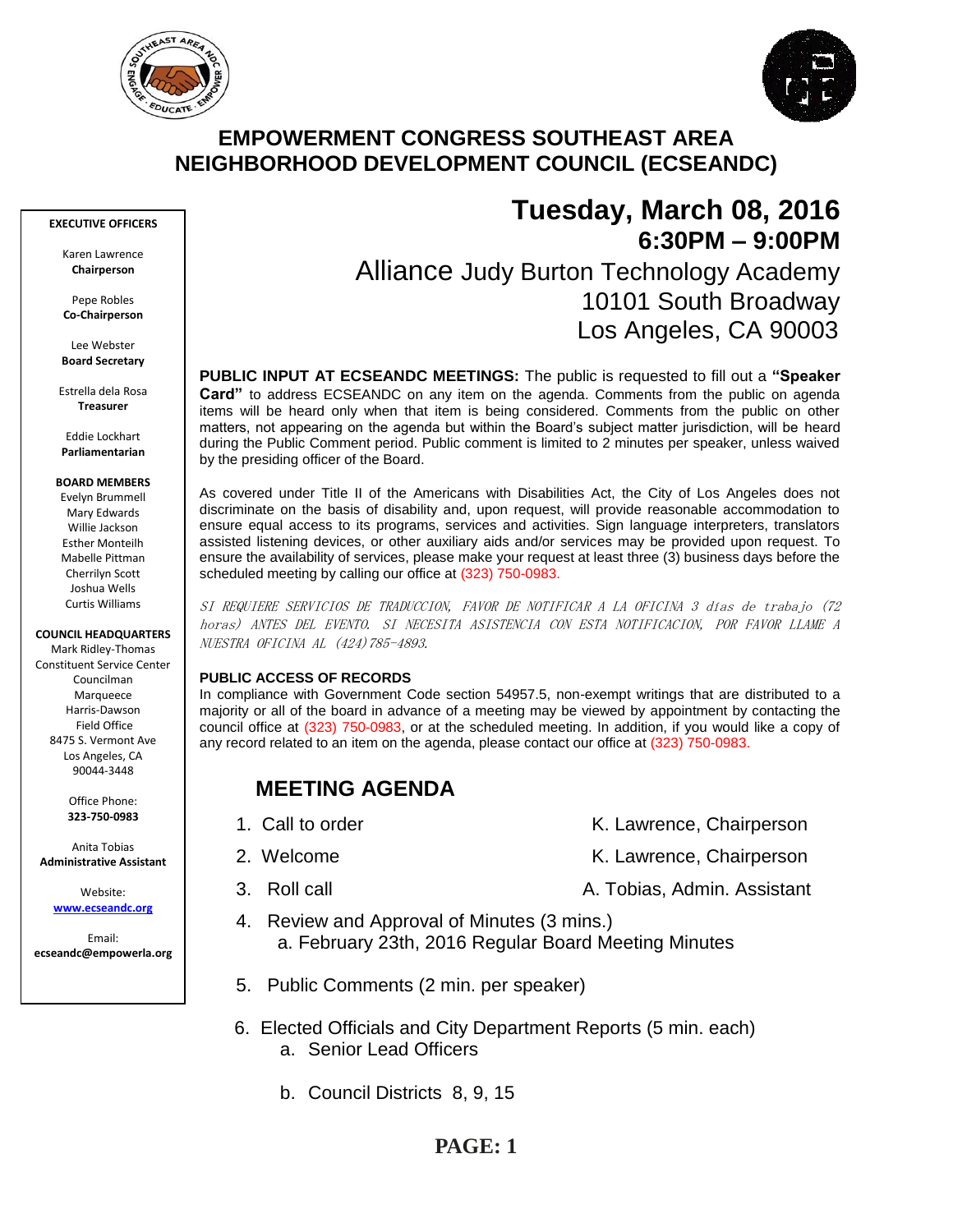- c. Department of Neighborhood Empowerment (DONE)
- 7. New Business (40mins)
	- a. Presentation, Discussion, and Board Motion regarding partnering with the LAPD Southeast Clergy Walk/Talk on .<br>Thursday, March 31<sup>st</sup>, 2016. **(NTE \$500 Officer Dawson Hill)**
	- b. Discussion and Board Motion regarding additional funds for **Board Educational Retreat (Retreat AD-Hoc Committee: Chair – Ms. Webster; Members – Mr. Robles, Ms. Edwards, and Mr. Jackson – NTE \$1,300.00 EDU)**
		- b1. Friday, March  $4^{th}$ , 2016 2:00PM – 6:00PM MRT Constituent Service Center 8475 S. Vermont, LA, CA 90044
	- c. Presentation, Discussion and Board Motion regarding Election for Region 9. (Terrence and Ivan I.E.A)
	- d. Update and Discussion regarding NEW Email Addresses for Board (ie: Karen.Lawrence@ecseandc.org)
	- e. Discussion and Board Motion regarding 2015-2016 Budget **due by September 2015**: e1. Self-Assessment Form
- 8. Unfinished Business (5 min. per item)
	- **a.** Updates, Discussion, and Board Motion regarding the Tunnel in front of the Figueroa Street School at 510 W. 111<sup>th</sup> St., LA, CA 90044. **(Yuritzy Anaya – Partnership for LA Schools)**
	- b. Update on "CD8 End of Term Grant" for \$15,000.00 awarded to the ECSEANDC for Beautification.

### **END OF ACTION ITEMS**

Committee Reports (2 min. per committee)

- a. Budget Committee Chair **1988** E. dela Rosa
- b. Outreach Committee Chair **Day 1. Search Committee Chair**
- c. Quality of Life Committee Chair Vacant
- d. Beautification Committee Chair Fame E. Monteilh
- e. Public Safety Committee Chair. E. Monteilh
- f. Youth/ Young Adults Comm. Chair Vacant
- q. Land Use Committee Chair **1988** Vacant
- h. Hospitality Committee Chair  **C. Scott**
- 
- 
- 
- 
- 
- 
- 
-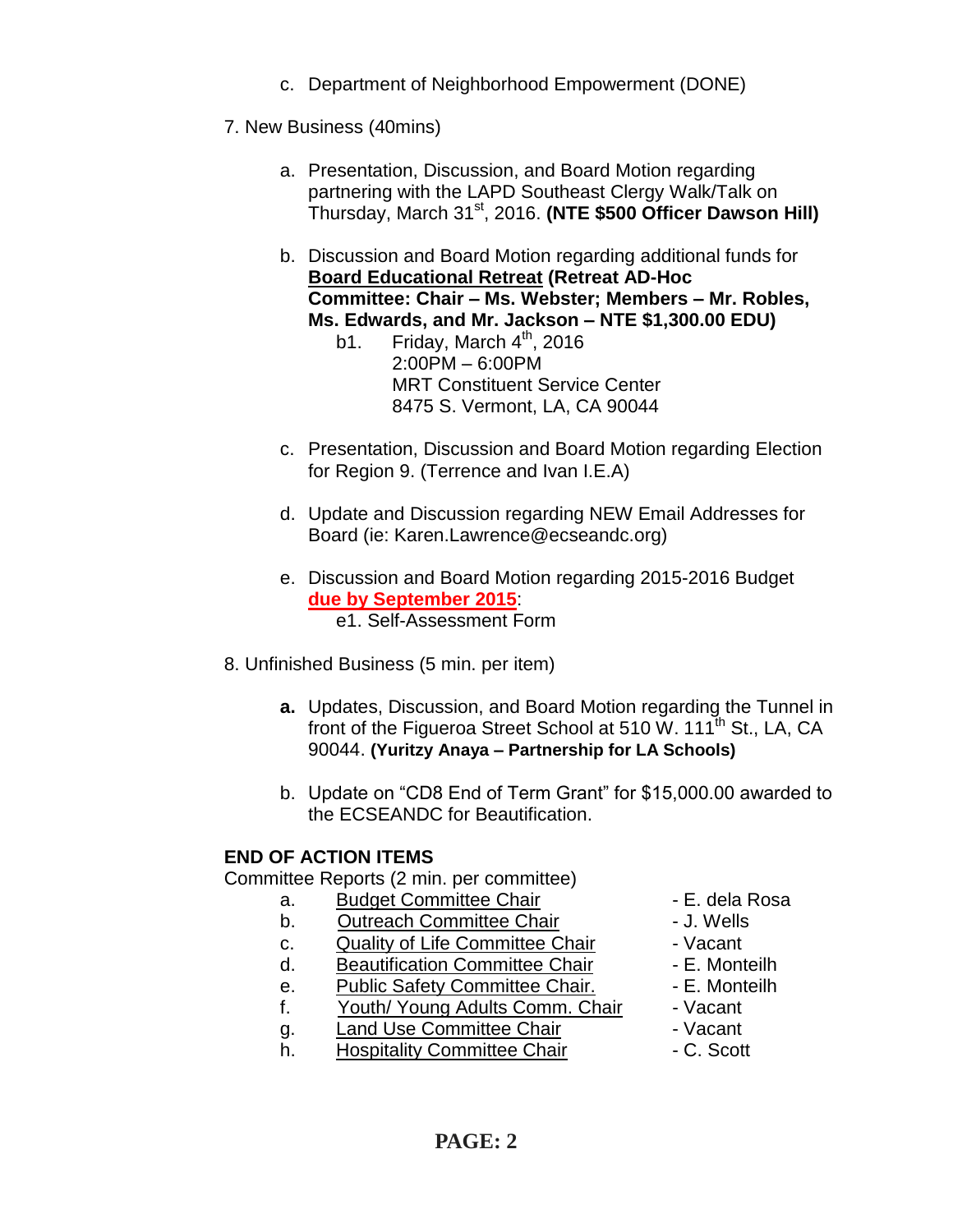9. **Board Vacancy:** Discussion and Possible Board Vote (5 min.) Below are the ECSEANDC vacant board seats. Please See Bylaws for Duties & Responsibilities also Article 6 section 2E page 9.

#### **VACANCY - a) At-Large Rep 2 b) Area Rep 1A c) Youth Representative**

- 10. Board Member Comments (5 min.)
- 11. Chair Closing Comments (3 min.)
- 12. Adjournment

### **ANNOUNCEMENTS**

*Neighboring Neighborhood Council Meetings:* WATTS

- o Board Meeting: 2nd Tuesday of the month at 6:30pm, meeting location: watts senior citizen center; 1657 E. Century Blvd., Los Angeles, Ca 90002- 2987, office location and phone number:10221 Compton Ave. #203, Los Angeles, CA 90002 (323) 564-0260
- o HARBOR GATEWAY NORTH
- o Board Meeting: 4TH TUESDAY OF THE MONTH AT 7:00 PM, Meeting Location: 135th Street Elementary School 801 W. 135TH Street, Gardena, Ca 90247-2154, Office Location And Phone Number: PO Box 3723, Gardena, CA 90247, (310) 768-3853[, harborgatewaynorth.org](http://www.lacity.org/disclaim/disclaim.cfm?goto=http://HARBORGATEWAYNORTH.ORG%20%20%20%20%20%20%20%20%20%20%20%20%20%20%20%20%20%20%20%20%20%20%20%20%20%20%20%20%20/%20_blank) o COMMUNITY & NEIGHBORS FOR 9<sup>TH</sup> DISTRICT UNITY
- o Board Meeting: 4th Friday Of The Month At 4:30 Pm, Meeting Location; Estelle Van Meter Center Sr. Center 606 E. 76th Street, Los Angeles, 90001-2802, office location and phone number; 7600 S. Avalon Blvd. Los Angeles, CA 90001, (323) 750-0496
- o EMPOWERMENT CONGRESS SOUTHWEST AREA NDC
	- o Board Meeting: 3rd Monday of the month at 6:30 pm, Mark Ridley-Thomas Constituent Service Center 8475 S. Vermont Ave, Los Angeles 90044- 3448, office location and phone number; 8475 S. Vermont Ave, Los Angeles, CA 90044 – 3448, (323) 789-1434.
- o VOICES OF 90037
	- o Board Meeting: 4th Wednesday of the month at 6:30pm, meeting location: Normandie Avenue Elementary School, 4505 S Raymond Ave, Los Angeles CA 90037-2817, council contact information; (323) 299-0809
- o EMPOWERMENT CONGRESS CENTRAL AREA NDC
- o Board Meeting: 4th Monday of the month at 6:30 pm, meeting location; Amistad Plaza Apartment community room 6050 S. Western Avenue, Los<br>Angeles, Ca 90047-1464, office location and phone number, 8475 S. Vermont Avenu o EMPOWERMENT CONGRESS NORTH AREA NDC
	- o Board Meeting: 1<sup>ST</sup> Thursday of the month at 6:30 pm, meeting location, Expo Center Community Room. 2<sup>nd</sup> floor, 3980 So. Menlo Ave, Los Angeles, CA 90007.

### **NEXT ECSEANDC MEETING Tuesday March 22nd, 2016 Time 6:30pm @ MRT Constituent Center – 8475 S. Vermont Ave., LA, CA 90044**

### **ECSEANDC MEETING RULES**

All meetings are conducted in accordance with the Ralph M. Brown Act. The basic council rules listed here are contained either in that Act, the governing bylaws of this Council or in rules adopted by the Governing Board. All ECSEANDC Meeting Locations shall be compliant with the Americans with Disabilities Act.

**DEFINITION OF STAKEHOLDER:** [Bylaws Article 4 (5) "any individual who lives, owns property, works, participates in a community or faith-based organization, or attends classes within the geographic area of this Council". 116th Street, South, 80th Street, North, Central Ave, East Vermont Ave, West and to include the Mark Ridley Thomas constituent Center. (Bylaws Article III)

AGENDAS – Unless otherwise posted, the ECSEANDC meets the 4th Tuesday of every month at 6:30PM at the Mark Ridley -Thomas Constituent Services Center. The agendas for ECSEANDC meetings contain a brief general description of those items to be considered at the meetings. Items on the "Consent Agenda" may be voted on as a group unless a councilmember or stakeholder wishes to be heard on that item. In the event a councilmember or stakeholder wishes to be heard on an item, it will be called special and heard under the "Public Hearing" section of the agenda. Eight (8) members of the Council constitute a quorum for the transaction of business. The Council may consider an item not on the agenda only if it is determined by a two-thirds (10) vote of the entire council that the need for action arose after the posting of an Agenda.

### **The Empowerment Congress Southeast Area Neighborhood Development Council meeting agendas are posted at the following locations:**

- **ONLINE POSTING LOCATION(S)**
- **DONE – Website Posting - Email: [ncsupport@lacity.org](mailto:ncsupport@lacity.org)**
- **Nextdoor.com**
- **www.ecseandc.org**